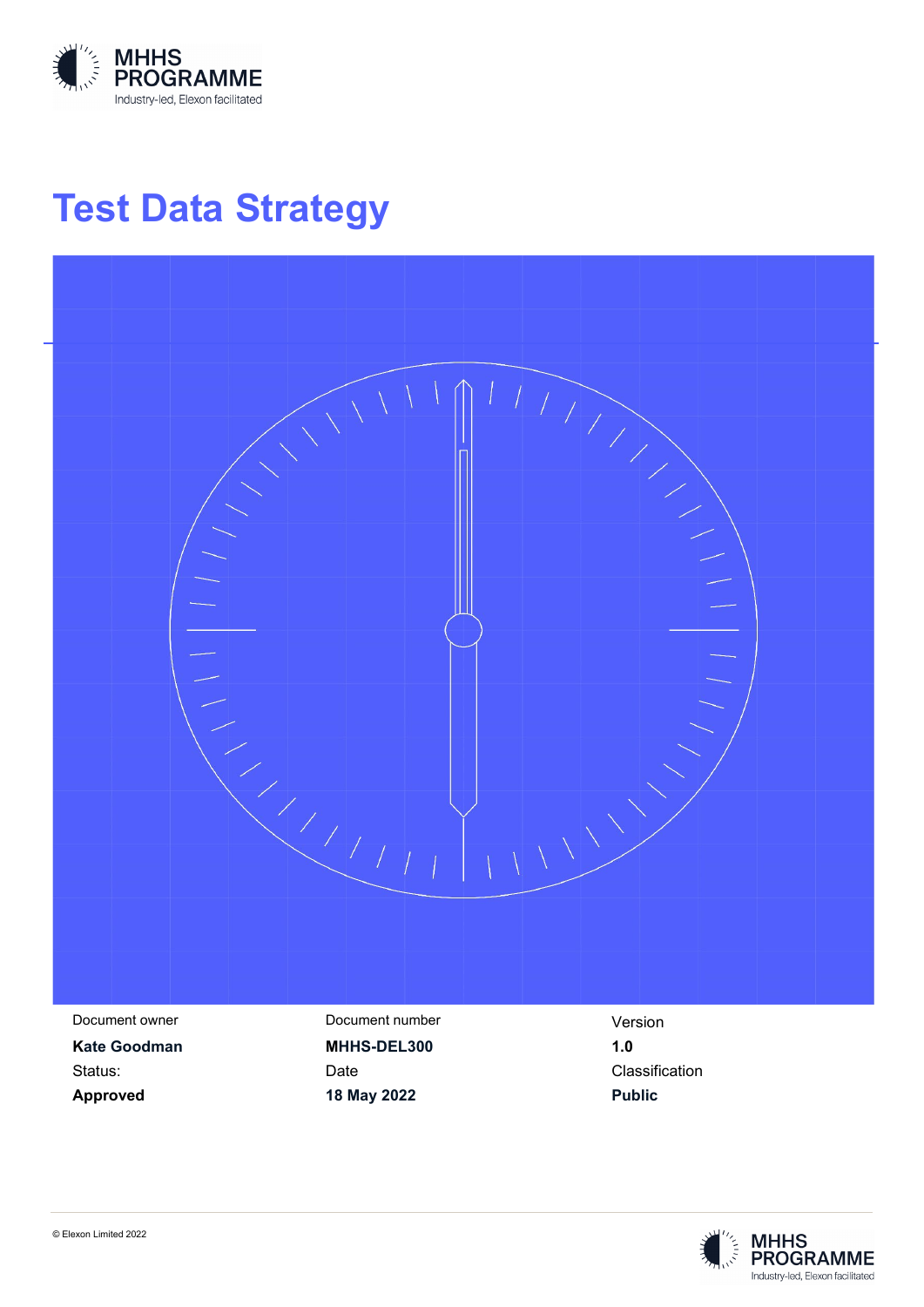# <span id="page-1-0"></span>**1 Contents**

| $\mathbf{1}$   | <b>Contents</b>                                    | 1               |
|----------------|----------------------------------------------------|-----------------|
| 1.1            | <b>Change Record</b>                               | $\overline{2}$  |
| 1.2            | <b>Reviewers</b>                                   | $\overline{2}$  |
| 1.3            | <b>References</b>                                  | $\overline{2}$  |
| 1.4            | Terminology                                        | $\overline{2}$  |
| $\mathbf{2}$   | <b>Introduction</b>                                | $\mathbf{3}$    |
| 3              | Approach according to test phase                   | 3               |
| 4              | SIT & UIT approach according to data domain        | 4               |
| 4.1            | Scope of testing and data involved                 | 4               |
| 4.2            | Data domains                                       | 4               |
| 4.3            | Registration data and Meter Technical Details      | 5               |
| 4.4            | Consumption data                                   | 5               |
| 4.5            | <b>Schedules</b>                                   | 6               |
| 4.6            | Industry standing data                             | $6\phantom{1}6$ |
| 4.7            | Load shapes                                        | 6               |
| 4.8            | <b>BSC</b> settlement data                         | 6               |
| 4.9            | Summary of responsibility according to data domain | 6               |
| 5              | <b>Other general principles</b>                    | $\overline{7}$  |
| 6              | <b>Data Protection Impact Assessment</b>           | 8               |
| 6.1            | Introduction                                       | 8               |
| 6.2            | Points for consideration in the DPIA               | 8               |
| $7\phantom{.}$ | <b>Test Data Plans</b>                             | 8               |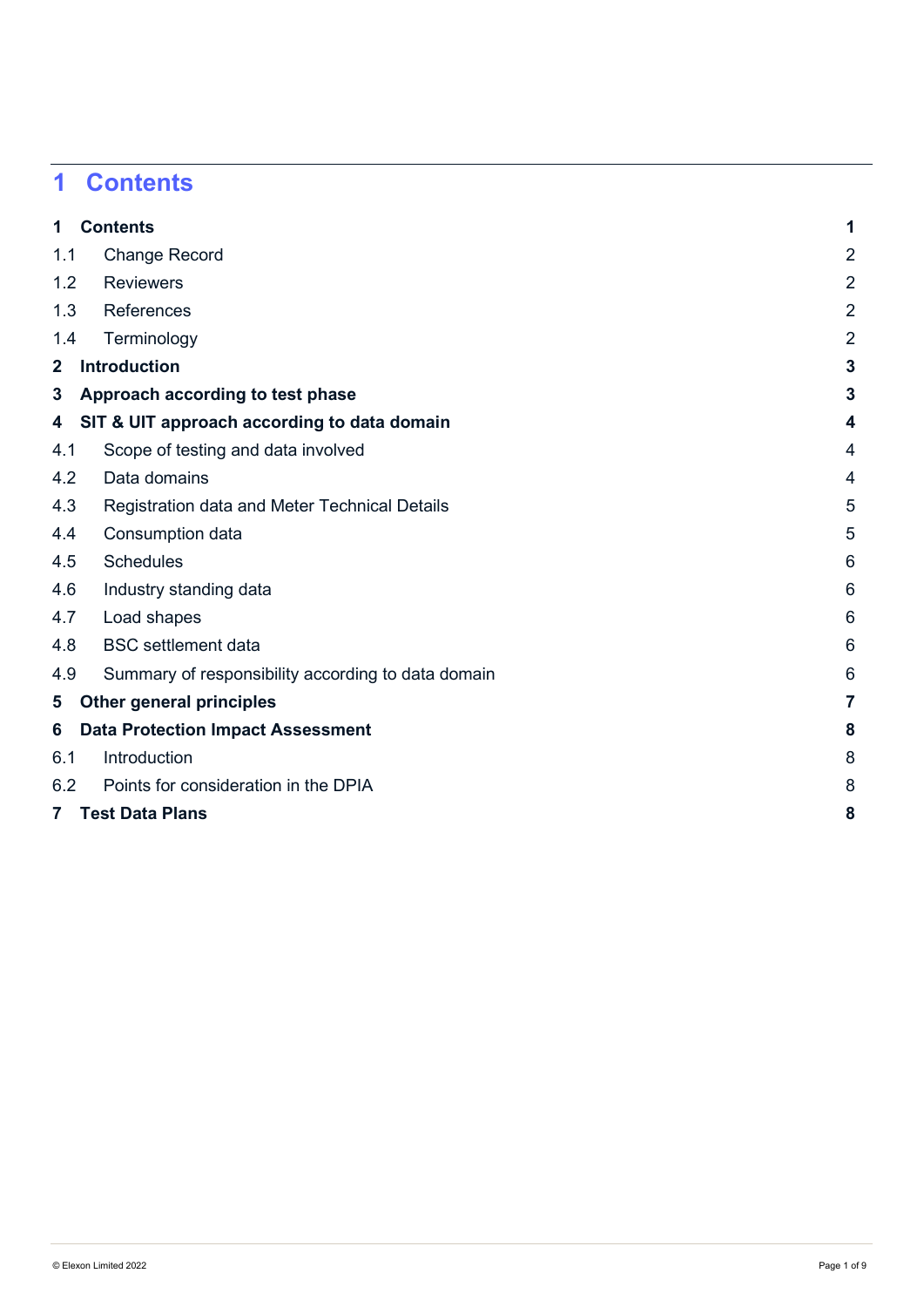### <span id="page-2-0"></span>**1.1 Change Record**

| Date                     | Author                               | ersion    | Detail<br><u>טמחה</u><br>Criande                    |
|--------------------------|--------------------------------------|-----------|-----------------------------------------------------|
| ററാ<br>Mav<br>ZUZZ<br>טו | $\sqrt{ }$<br>√ate<br>›dman<br>noodr | Ē<br>ں. ا | Approved<br>version<br>tırst<br>ır<br><b>Issued</b> |

#### <span id="page-2-1"></span>**1.2 Reviewers**

| -<br>.<br>.n. 1           | kole |
|---------------------------|------|
| NI.<br>ж<br>.<br>.<br>. . |      |

#### <span id="page-2-2"></span>**1.3 References**

| Document/Link                                       | Publishe    | Published        | Additional Information |
|-----------------------------------------------------|-------------|------------------|------------------------|
| MHHS-DEL315 - E2E Testing<br>& Integration Strategy | <b>MHHS</b> | 29 April<br>2022 | Approved               |

### <span id="page-2-3"></span>**1.4 Terminology**

| Term | Description                                                                                        |
|------|----------------------------------------------------------------------------------------------------|
|      | For terminology, see programme glossary on the MHHS portal:<br>Programme Glossary (sharepoint.com) |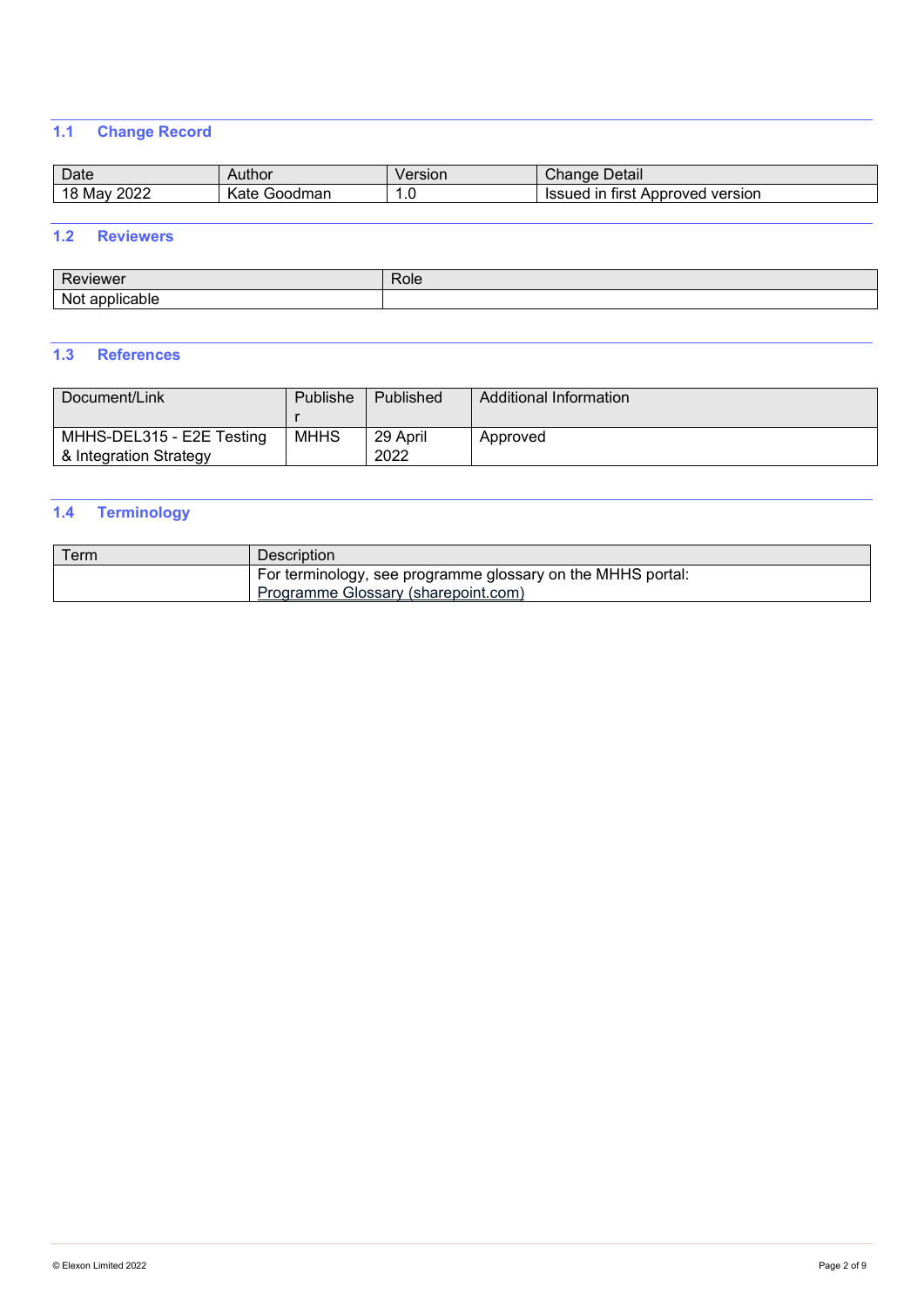### <span id="page-3-0"></span>**2 Introduction**

Climate change presents the world with a challenge to urgently protect our planet, our economy and our populations.

The UK has set a world-leading net zero target, the first major economy to do so. Having set the target, the focus turns to delivering against that target. In the Energy White Paper ['Powering our Net Zero Future'](https://assets.publishing.service.gov.uk/government/uploads/system/uploads/attachment_data/file/945899/201216_BEIS_EWP_Command_Paper_Accessible.pdf) the government has set out an ambitious programme to build a fairer, greener energy system.

Market-wide Half-Hourly Settlement (MHHS) is a key enabler of the flexibility to support the transition to Net Zero. The MHHS Programme will contribute to a more cost-effective electricity system, encouraging more flexible use of energy and helping consumers lower their bills.

Setting the strategy for end-to-end (E2E) testing and the data to be used in that testing is the responsibility of the MHHS programme and in particular of the Systems Integration (SI) team within the programme. This document has been prepared by the SI with the objective of defining fundamental principles regarding the sourcing, management and security for test data in the MHHS programme. It should be read in conjunction with the MHHS-DEL315 - E2E Testing & Integration Strategy. One of the overriding goals of the exercise of planning data management is to ensure that the data maintains its integrity across the various systems making up the MHHS arrangements.

This Strategy document does not include indication of dates or other aspects of planning. When the E2E MHHS Design has been signed off, this document will be updated if necessary. At this point, the full definition of the E2E data model will be available and an Overall Test Data Approach will be developed. This will identify all the data elements that need to be considered and define how they are sourced and made consistent across the different systems. A more detailed Test Data Plan will also be produced for each test stage at a later point in the programme. This strategy covers the data required to be co-ordinated across the systems for testing purposes. It is not intended to cover data elements which are relevant only to an individual PP, for which the PP is responsible.

# <span id="page-3-1"></span>**3 Approach according to test phase**

The MHHS testing is divided into test phases, each of which comprises one or more test stages:

| <b>Test Phase</b>                 | <b>Test Stage</b>                    |
|-----------------------------------|--------------------------------------|
| Pre-Integration Testing (PIT)     | <b>Pre-Integration Testing</b>       |
| Systems Integration Testing (SIT) | <b>Component Integration Testing</b> |
|                                   | <b>Functional SIT</b>                |
|                                   | Non-functional SIT                   |
|                                   | <b>Operational Testing</b>           |
|                                   | <b>Migration Testing</b>             |
| User Integration Testing (UIT)    | <b>Qualification Testing</b>         |
|                                   | <b>E2E Sandbox Testing</b>           |

Responsibility for the test data differs between the test phases.

For PIT, which takes place on the Programme Participant's (PP's) own standalone test environment, responsibility for planning, specifying, generating, managing and securing the test data lies with the PP. The MHHS IM will however provide the PPs with test harnesses (test software) to generate realistic consumption data. For full details of test harnesses, see MHHS-DEL315 - E2E Testing & Integration Strategy. No harness will be provided for injecting the data into participants' systems because it is assumed that each participant has its own such test software.

SIT and UIT both involve multiple parties testing on integrated environments. For these test phases, the MHHS IM is responsible for planning, co-ordinating and managing the test data and for allocating MPANs to each PP for their testing. The MHHS IM SI team will request the DNOs and IDNOs to take a cut of live data to be used for testing. There will be a single cut of data and in principle the same cut of data will be used for both SIT and UIT to reduce the effort associated with taking multiple data cuts. (We do however intend to provide a decision point where the programme may decide to take an additional data cut because the original data has become less usable over time.) The SI team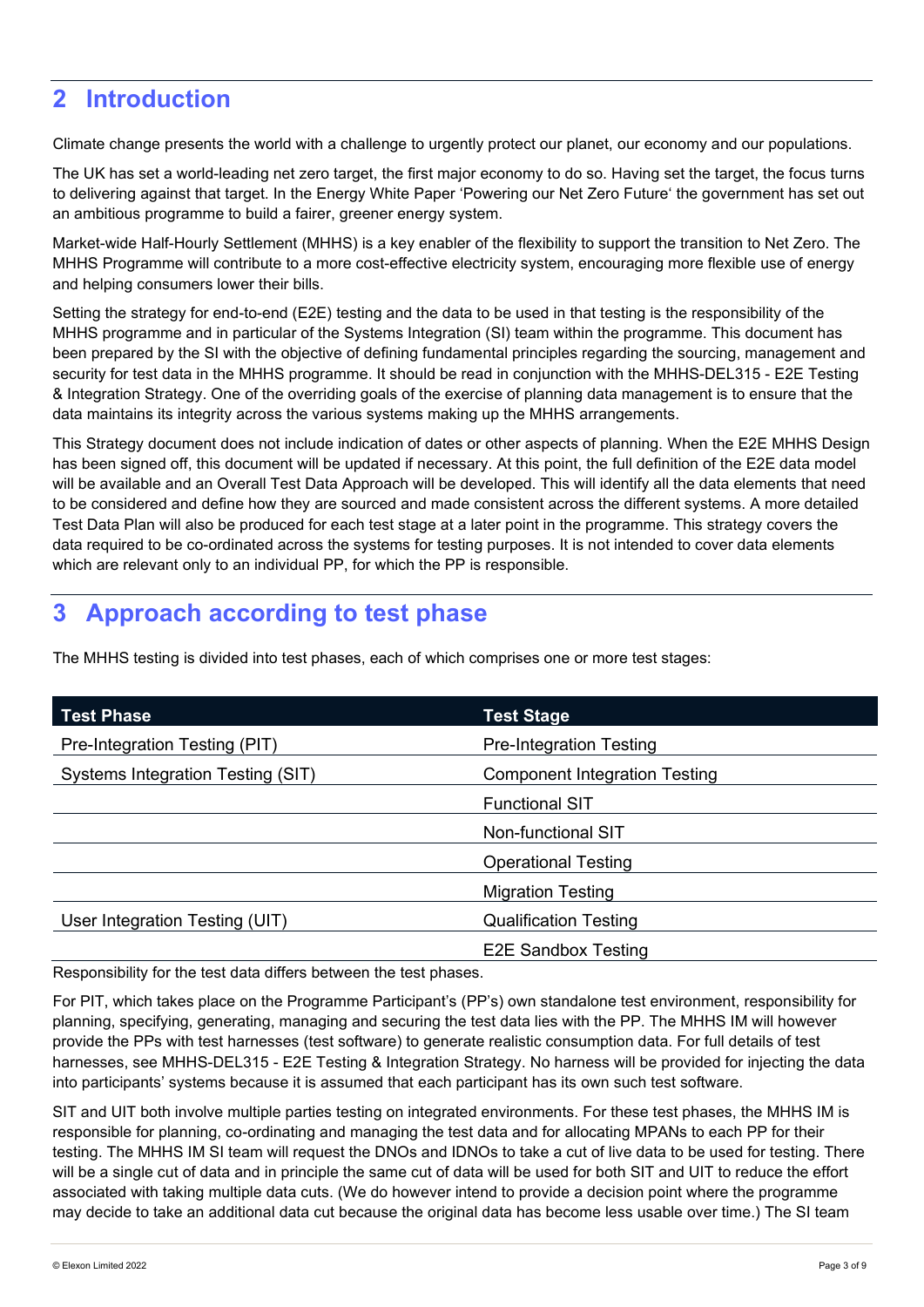will allocate data to each PP on each test environment (see below for details) and will ensure that every PP has an adequate volume and diversity of data with which to test. Each PP will be responsible for the security of the data on its own systems and we assume that all will take full responsibility for this, taking account of Data Protection requirements. It is crucial that each PP uses only that data allocated by the SI and the SI may require the PPs to sign an undertaking to that effect.

# <span id="page-4-0"></span>**4 SIT & UIT approach according to data domain**

#### <span id="page-4-1"></span>**4.1 Scope of testing and data involved**

The following diagram shows the scope of testing and the main data flows between the components. The "scope of MHHS design" shown by the pink-shaded shape also defines the scope of testing.



The data described in this Strategy is that which needs to be aligned across multiple systems or is needed for settlement processing. MPANs and their associated registration and meter technical details need to be aligned and consumption data is needed for settlement so these are all covered. Where certain data is specific to a given system and does not need alignment outside that system/is not required for settlement purposes, it is assumed that the organisation responsible for that system will supply the necessary data. An example of this would be customer data in a supplier's system, which the supplier would be expected to furnish.

It is intended that sufficient data will be pre-populated on all the systems before testing starts. It is not the intention that all MPANs will be treated as new registrations.

#### <span id="page-4-2"></span>**4.2 Data domains**

As described in the diagram above, the data to be used in testing MHHS in SIT and UIT broadly falls into the following domains:

Registration;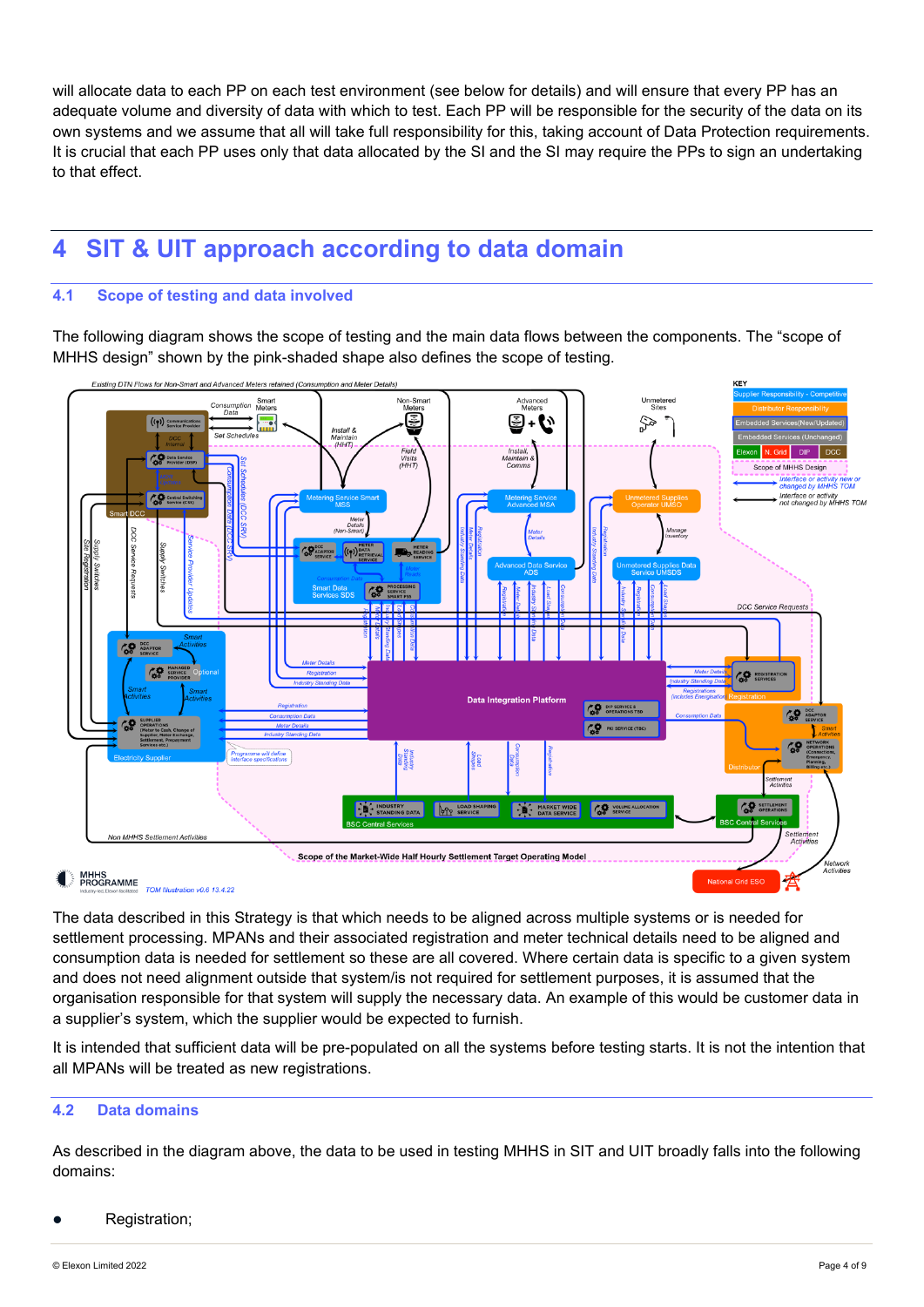- Meter Technical Details (MTD);
- **•** Consumption;
- Schedules:
- Industry standing data;
- Load shapes: and
- BSC settlement data.

This list may be revised following the baselining of the E2E MHHS Design.

#### <span id="page-5-0"></span>**4.3 Registration data and Meter Technical Details**

Registration data consists of MPAN plus other items such as address. There are several challenges to be overcome when "manufacturing" MPANs, such as the presence of checksums and we understand that not all services involved in MHHS are able to use "non-live" MPANs. We therefore intend to use live MPANs in MHHS testing and will put in place appropriate safeguards. This is consistent with other industry-wide programmes. An MPAN alone is considered possibly personally-identifiable information (PII) by the Information Commissioner's Office (ICO). We will carry out a Data Privacy Impact Assessment (DPIA), which we will do at an appropriate point, when the E2E MHHS Design has been finalised. All programme participants will be required to follow guidance or actions resulting from the DPIA.

It will be the responsibility of the DNOs and IDNOs to take a copy of live registration data on a specified date, including the associated Meter Technical Details (MTD) to ensure that registration data and MTD data are aligned and make this available to the SI. The data-cut timing will be specified as being after the overnight batch run so that all data copied will be correctly aligned. We recognise that testing will be going on over a long period and that data usefulness degrades over time. Accordingly, when planning the testing (in the Overall Test Data Approach), we will identify a point where we make a decision whether or not to take an additional data cut. The requirements with respect to PSR customers will be respected in taking this data cut and those customers who have expressed a wish for their data not to be included will be excluded from the cut. Note that if a second data cut is taken, then previous data will have to be removed and new allocations of data made based on the new data cut.

Since it is helpful to suppliers to have their "own" MPANs to use in testing, we will not anonymise the MPANs. (In other words we will not change the registered supplier.) However, we will reserve a number of MPANs, taken from the data sets of the large suppliers, for use by software and service providers. We will make it clear to the affected suppliers (as well as the software and service providers) which MPANs they can and cannot use. In addition, a number of MPANs will be reserved so that they can be used for scenarios involving new registrations. The SI will be responsible for managing and securing this data set and for communicating it to PPs in a suitable manner. Initial advice from InfoSec experts indicates that this is a valid approach but it will be confirmed when we conduct the Data Protection Impact Assessment (see section [6](#page-8-0) - [Data Protection Impact Assessment\)](#page-8-0).

It is likely that suppliers will wish to take a cut of their data at the same time to aid their testing. We appreciate the preparation involved in doing this, so we will give plenty of notice of the date of the data cut.

#### <span id="page-5-1"></span>**4.4 Consumption data**

For consumption data, in line with good practice, we intend to conduct some testing using old live data captured onto our test environments. The method of capturing this and the associated responsibilities will be defined in the Test Data Plan for the relevant test stage. The ICO has ruled that the combination of MPAN and consumption data is PII, the use of which must be adequately justified and the data itself correctly risk-assessed and secured. We believe that the use of live data in at least a portion of the testing is important to flush out defects which may not be found using manufactured data (because incorrect assumptions may be made in the data manufacture). We recognise the importance of treating this data with the correct care and therefore will "randomise" the consumption data with respect to the MPANs. This means that we will use real consumption data but the MPAN with which it will be associated on our test systems will not be the MPAN to which it relates in the real world. Further details of the way this will be done will be included in the Test Data Plan for the relevant test stage, as well as the party responsible for data provision and data anonymisation. There are clearly important considerations for the anonymisation, such as complying with the ICO's Code of Conduct for such processes, ensuring security of transit by use of encryption, ensuring adequate procedural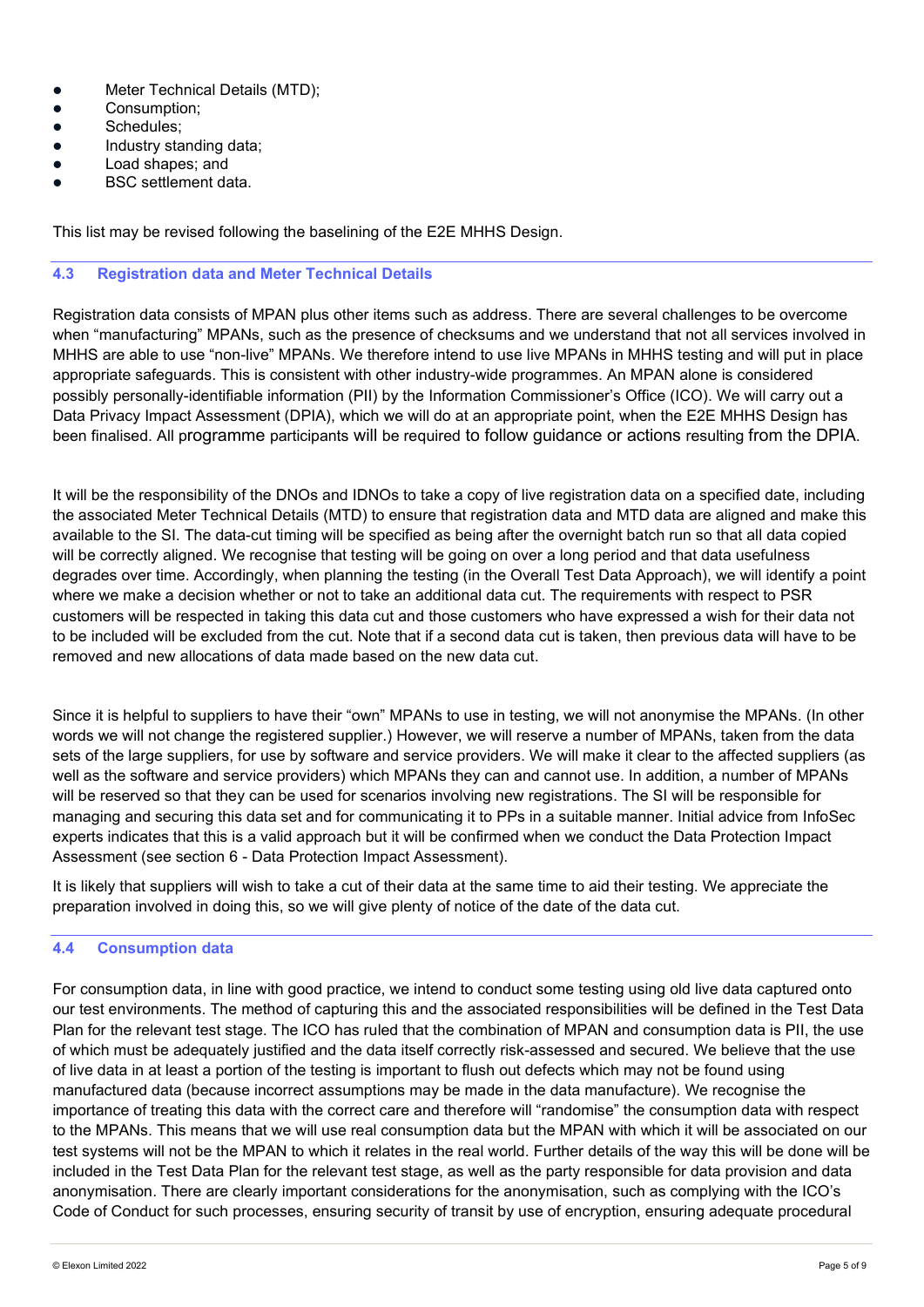and physical controls for access to the data before it is anonymised, as well as taking account of meter technical details. These will be described in the Test Data Plan. We are assuming that the SI will carry out this anonymisation but this too (as well as the source of the data) will be confirmed in the Test Data Plan.

However, doing all of the SIT and UIT testing with live consumption data is not necessary and for the bulk of the testing we will use manufactured data (as the equivalent of smart meter data, advanced meter data or dumb meter readings for processing and sending on to Elexon Central Services). The SI team will produce test software which can produce consumption data for intake by the Data Services. We believe this will provide maximum flexibility because managing old live consumption data and lining up dates and ensuring its integrity will be a significant challenge. Instead, the manufactured data will be easily parametrizable for dates and lists of MPANs and we see this as a significant aid to the testing. We will set rules for the generation of test consumption data that will ensure that consumption data is reasonable for the particular registration and MTD combinations. We will also rely on test software to produce settlement period data suitable for intake by the Load Shaping Service and the Market Data Service (produced either by the SI team or by Project Helix – to be confirmed). The consumption data generated will need to be parameterised and be realistic in order to pass the validation checks carried out by various services participating in MHHS. In order to produce sufficiently realistic data, we are likely to need some real data on which to either base the patterns of generated data or for it to be directly re-used. This will be detailed in the relevant Test Data Plan.

#### <span id="page-6-0"></span>**4.5 Schedules**

The suppliers and supplier agents participating in testing will be expected to generate schedules appropriate to the tests being executed and aligned with the planned schedule being co-ordinated by the SI.

#### <span id="page-6-1"></span>**4.6 Industry standing data**

Industry standing data is the equivalent of the existing Market Domain Data. Live industry standing data will be obtained to align with the data cut of MPANs.

#### <span id="page-6-2"></span>**4.7 Load shapes**

Load shapes will be generated by the Load Shaping Service (LSS) itself when that forms part of the testing. When the LSS is not being used, then the SI team will request Project Helix to provide sufficient examples of load shapes for the required testing.

#### <span id="page-6-3"></span>**4.8 BSC settlement data**

GSP Group metered data is required from CVA systems in order to apply a GSP Group Correction Factor to ensure that consumption data matches in the Elexon Settlement Systems. This will need to be generated to match a realistic level of consumption data for tests where VAS systems are included. We expect that any other BSC Central Systems test data required to retain the integrity of testing will be identified and generated by the Elexon Helix project in collaboration with the MHHS Programme.

#### <span id="page-6-4"></span>**4.9 Summary of responsibility according to data domain**

Where the SI stores test data, this will be held on the Azure environment and secured in the standard way for Microsoft Azure.

| Data domain  |              | Live/<br><b>Manufactured</b><br><b>Data</b><br>required? | <b>Source</b> | <b>Managing</b><br>data | <b>Notes</b>                |
|--------------|--------------|----------------------------------------------------------|---------------|-------------------------|-----------------------------|
| Registration | Cut of live  | ☑                                                        | (I)DNOs       | <b>MHHS IM</b>          | MHHS IM anonymises supplier |
|              | Manufactured | $\overline{\mathbf{x}}$                                  | n/a           | n/a                     |                             |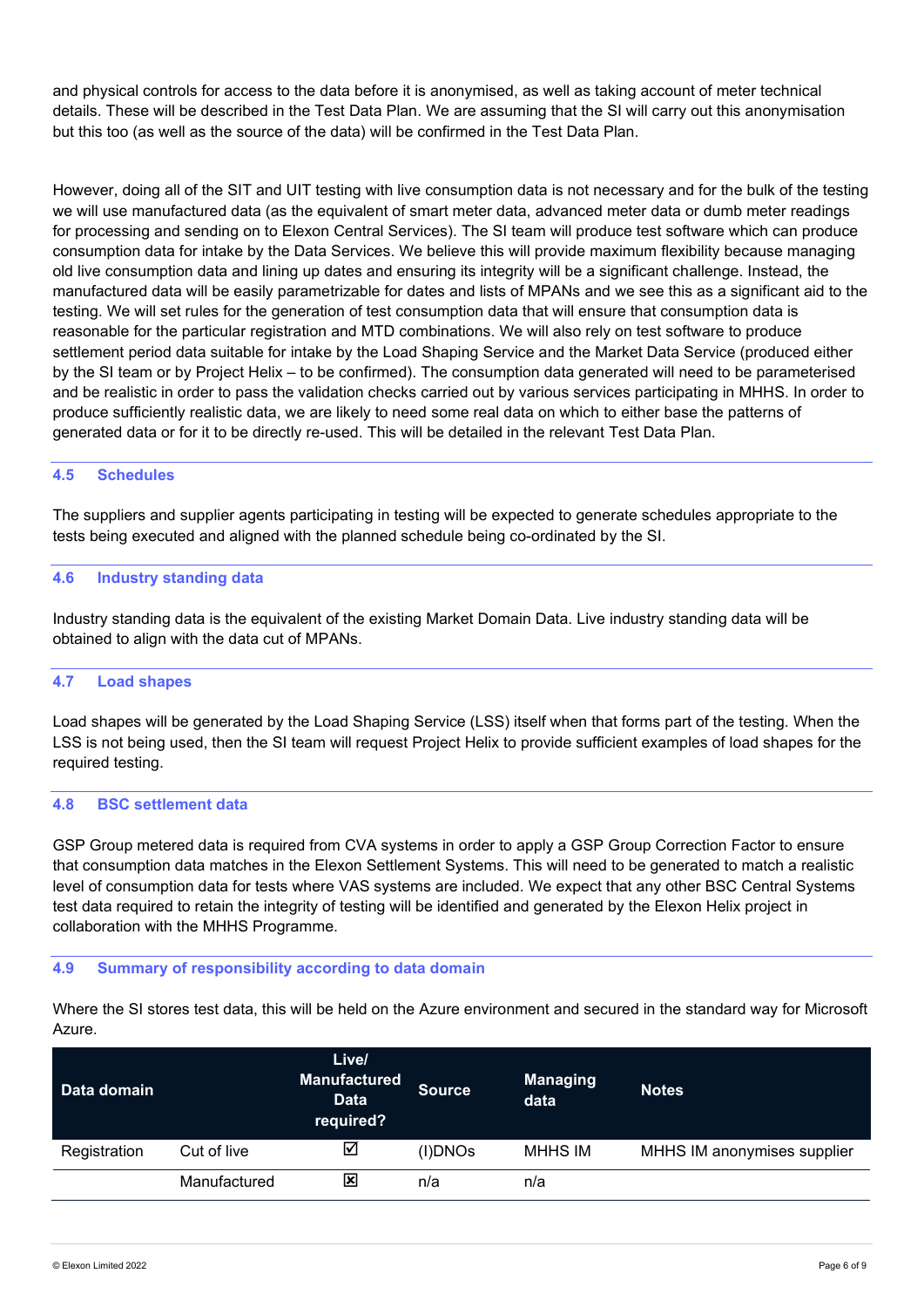| Data domain                      |              | Live/<br><b>Manufactured</b><br><b>Data</b><br>required? | <b>Source</b>                                              | <b>Managing</b><br>data | <b>Notes</b>                                                                                                                                                                          |
|----------------------------------|--------------|----------------------------------------------------------|------------------------------------------------------------|-------------------------|---------------------------------------------------------------------------------------------------------------------------------------------------------------------------------------|
| <b>MTD</b>                       | Cut of live  | ☑                                                        | (I)DNOs                                                    | <b>MHHS IM</b>          |                                                                                                                                                                                       |
|                                  | Manufactured | $\overline{\mathbf{x}}$                                  | n/a                                                        | n/a                     |                                                                                                                                                                                       |
| Consumption                      | Cut of live  | ☑                                                        | <b>Suppliers</b><br>/agents/<br>(I)DNOs                    | <b>MHHS IM</b>          | The method of anonymisation<br>and responsibility for carrying it<br>out will be determined when the<br>full data model is available<br>following MHHS E2E Design<br>being baselined. |
|                                  | Manufactured | ☑                                                        | Supplier/<br>agent using<br><b>MHHS IM</b><br>test harness | Supplier/<br>agent      | The participating supplier or<br>agent will be responsible for<br>managing this data because<br>they will generate it and use it                                                      |
| <b>Schedules</b>                 | Cut of live  | $\overline{\mathbf{x}}$                                  | n/a                                                        | n/a                     |                                                                                                                                                                                       |
|                                  | Manufactured | ☑                                                        | <b>Suppliers</b><br>/agents                                | Suppliers<br>/agents    |                                                                                                                                                                                       |
| Industry<br>standing data        | Cut of live  | ☑                                                        | Elexon<br>Central<br>Systems                               | <b>MHHS IM</b>          | This data will not be all "live"<br>because there may be new<br>items being introduced by<br>MHHS but it should be as live-<br>like as possible                                       |
|                                  | Manufactured | ⊠                                                        | n/a                                                        | n/a                     |                                                                                                                                                                                       |
| Load shapes                      | Cut of live  | $\overline{\mathbf{x}}$                                  | n/a                                                        | n/a                     |                                                                                                                                                                                       |
|                                  | Manufactured | ☑                                                        | Elexon<br>Central<br>Systems                               | <b>MHHS IM</b>          | This is considered<br>manufactured because it will<br>come from the tests systems of<br>Project Helix and not the<br>existing live systems.                                           |
| <b>BSC</b><br>settlement<br>data | Cut of live  | $\mathbf{\overline{x}}$                                  | n/a                                                        | n/a                     |                                                                                                                                                                                       |
|                                  | Manufactured | ☑                                                        | Elexon                                                     | <b>MHHS IM</b>          | This could be based on live<br>data but as long as it is<br>representative, the source is not<br>important.                                                                           |

# <span id="page-7-0"></span>**5 Other general principles**

Other principles underpinning the test data approach include the following:

- Data provided will be adequate to support the planned number of participating PPs;
- A particular set of data will be allocated to each PP, as well as a number of MPANs reserved for initial registration by each PP;
- Customer names will not be included in the data provided;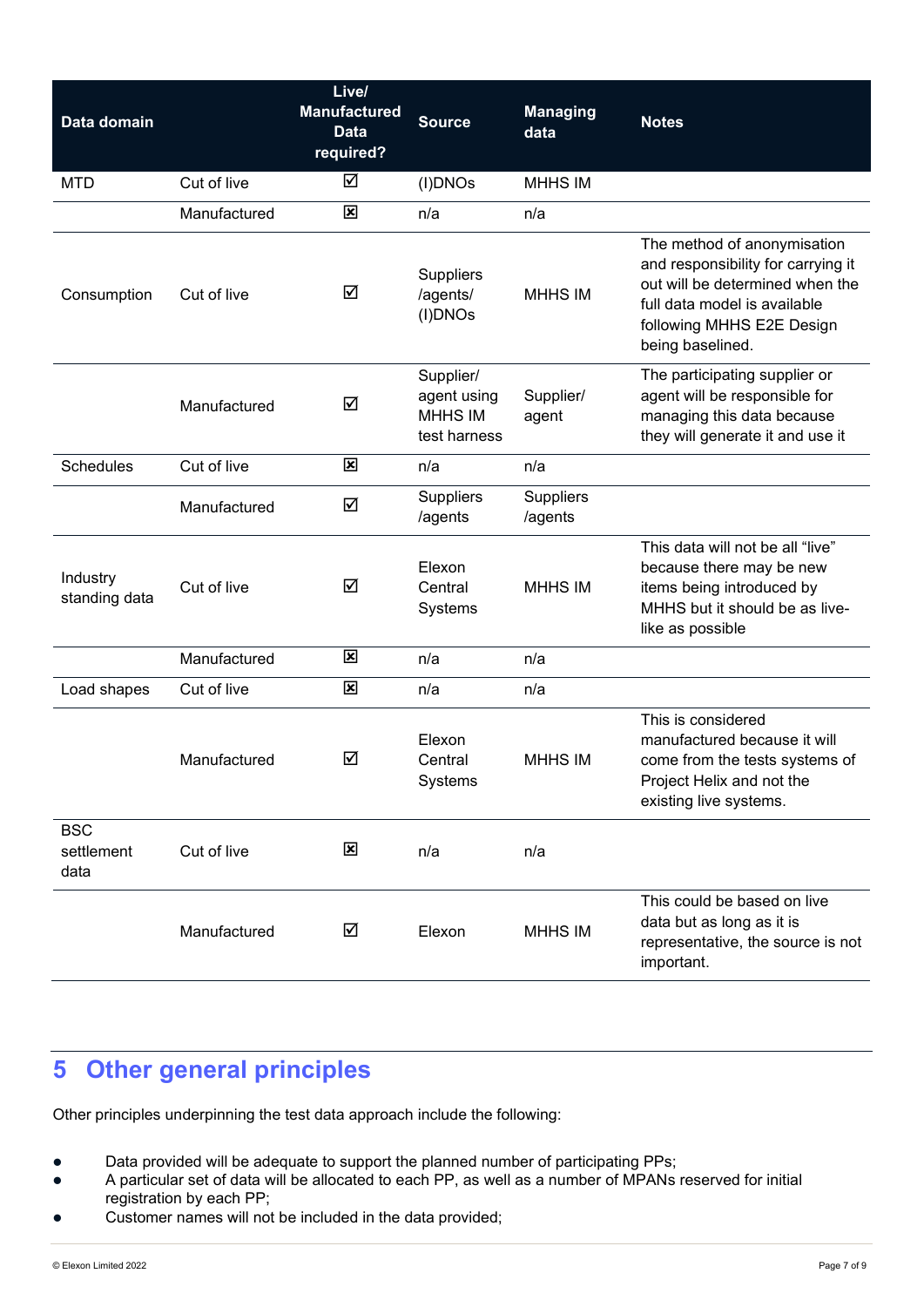- Each PP will be allocated data with which to test;
- The data one PP is using for testing will be exclusively for its use and will not be revealed to another PP (other than for scenarios which require sharing data, for example CoS);
- Data will be reviewed before testing starts;
- The test data will be designed with the test scenarios in mind, including adequate volumes of data for nonfunctional volume/performance testing;
- Test data needs to be able to be manipulated where necessary to exercise negative testing;
- Storage and use of data will comply with the UK Data Protection Act and GDPR;and
- A policy regarding data restoral will be defined in the Overall Test Data Approach document. This will either be that data will be able to be restored (if needed because of a serious failure) at some point during the testing or that all data will be expected to be able move forward without restoral.

### <span id="page-8-0"></span>**6 Data Protection Impact Assessment**

#### <span id="page-8-1"></span>**6.1 Introduction**

A Data Protection Impact Assessment (DPIA) is a tool to help organisations find the most effective ways of complying with data protection obligations and meet individuals' expectations of privacy. In the UK, the Data Protection Act 2018 and General Data Protection Regulations (GDPR) are the cornerstones of data privacy legislation. DPIAs are a key element of a 'privacy by design' approach - one that builds in privacy and data protection compliance from the outset.

The MHHS IM will commission a DPIA once the E2E MHHS Design has been baselined.

The MHHS IM will also conduct a Legitimate Interest Assessment.

It has been noted that the most appropriate way of ensuring all parties' compliance with the policies defined is via a framework agreement to which all parties are signatories (rather than by many bilateral agreements). This is the standard method for this type of multi-party requirement and therefore the method we plan to use.

#### <span id="page-8-2"></span>**6.2 Points for consideration in the DPIA**

The following points have been noted and will be considered as part of the DPIA:

- **MPAN reference IDs** Is it appropriate to use a reference table where MPANs are assigned identifiers for the purposes of all parties communicating about which MPAN they are using in testing? This gives a level of anonymisation and avoids having real MPANs being passed around in testing communications. But it does introduce a level of complexity, where one of the guiding principles of our testing approach is to ensure simplicity wherever possible.
- **Allocating MPANs to software and service providers** The intention is to allocate certain MPANs from the large suppliers for the sole use of software and service providers. Is there any DP issue with this?.
- **Method of anonymising the consumption data**  How will the consumption data be anonymised, taking into account the associated Data Protection requirements?

### <span id="page-8-3"></span>**7 Test Data Plans**

Full details of the test data to be used will be specified in the Test Data Plan for each test stage. These will cover the process and tool used to manage the data and for each item of data needed for system set-up identify:

- Party responsible for providing/maintaining/anonymising the data;
- How the data relates to other data required for testing;
- Source and content of the data; and
- Quantity of data required.

The Test Data Plan will also cover (as relevant):

- The method for capturing consumption data;
- The method for anonymising the consumption data;